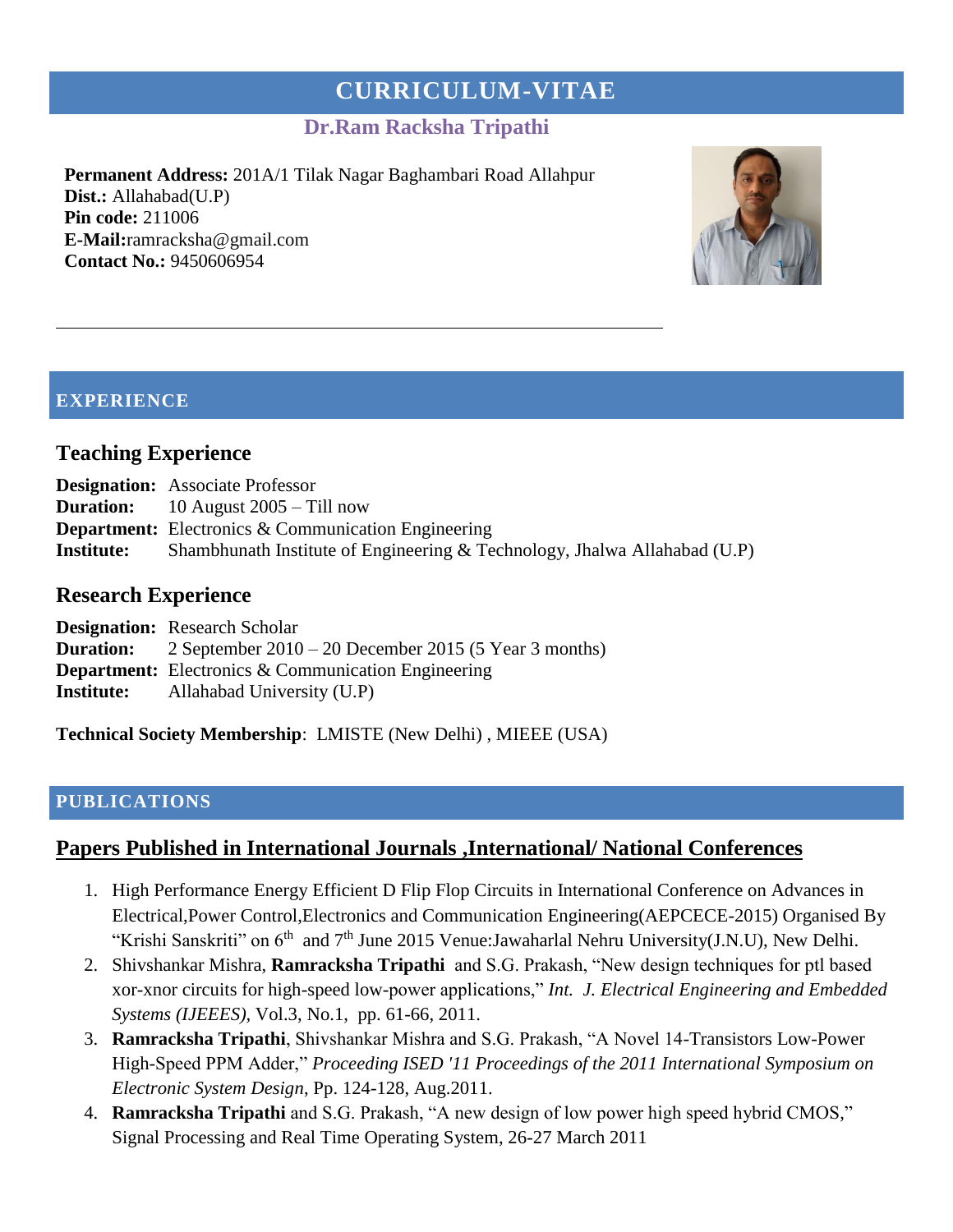- 5. **Ramracksha Tripathi** and S.G. Prakash, " [New Design for HLFF and iP-DCO Flip-](https://pdfs.semanticscholar.org/5e08/2d81d20e571cf66f1a5f81da59c389282914.pdf)[Flop Suitable for High-Performance and Low-Power VLSI Applications,](https://pdfs.semanticscholar.org/5e08/2d81d20e571cf66f1a5f81da59c389282914.pdf)"World applied science Journal 2014.
- 6. **Ramracksha Tripathi**, "Analysis of digital multiplier for Wireless Applications," Innovations and Advancements in Information and Communication Technology, 30-31 March 2012.
- 7. **Ramracksha Tripathi,** "Analysis of modified booth multiplier for low power Applications," International Conference on Computer & Communication Technology, 15-17 September, 2015.
- 8. **Ramracksha Tripathi** , "VDHL Implementation of Viterbi Algorithm for Decoding of Convolutional Code," International Conference on power, control and embedded systems,17-19 December 2016.

# **Workshop/ Short Term Course/ FDP Program Attended**

- 1. Actively participated in the Three day workshop on **National Workshop on intellectual property (NWIP)** organized under TEQIP by Dept of Electronics & Communication Engineering, **MNNIT Allahabad.**
- 2. Actively participated in the **Two week FDP (Faculty Development Program ) on VLSI for Signal Processing and Communication Sponsored by AICTE(MHRD)** by Dept of Electronics & Communication Engineering, **MNNIT Allahabad**
- 3. Actively Participated in **five day WISSAP 09**(Winter School on Speech and audio Processing) organized by **IIT Kanpur**
- 4. Actively Participated in **Six day workshop on VLSI & Signal processing organized by VSIT Hyderabad.**
- 5. **Actively Participated in 2 day workshop on Electric Power Conversion Sponsored by IEEE organized by** Dept of Electrical Engineering, **MNNIT Allahabad**
- 6. Actively participated in the **Two week FDP (Faculty Development Program) on Curriculum Awareness enhancement in Information Security Sponsored byAICTE(MHRD) & ISEA by Dept of Computer Science Engineering, MNNITAllahabad**
- 7. **Worked as Organizing member of National seminar on 'Mobile Communication & VLSI Design' in S.I.E.T. Jhalwa Allahabad at 23 Jan 2010.**
- 8. National Workshop on "**ADVANCEE VLSI DESIGN AUTOMATION**" on **8 th Sept,2012** held at SHIATS Allahabad
- 9. National Workshop on, "**Electronics System Design and Manufacturing (ESDM**)", at IIIT Allahabad, July 18, 2012,
- 10. Short Term Course "**Numerical Methods in Science and Engineering**," at Dept. of Mathematics, MNNIT, Allahabad Aug. 25-26, 2012.